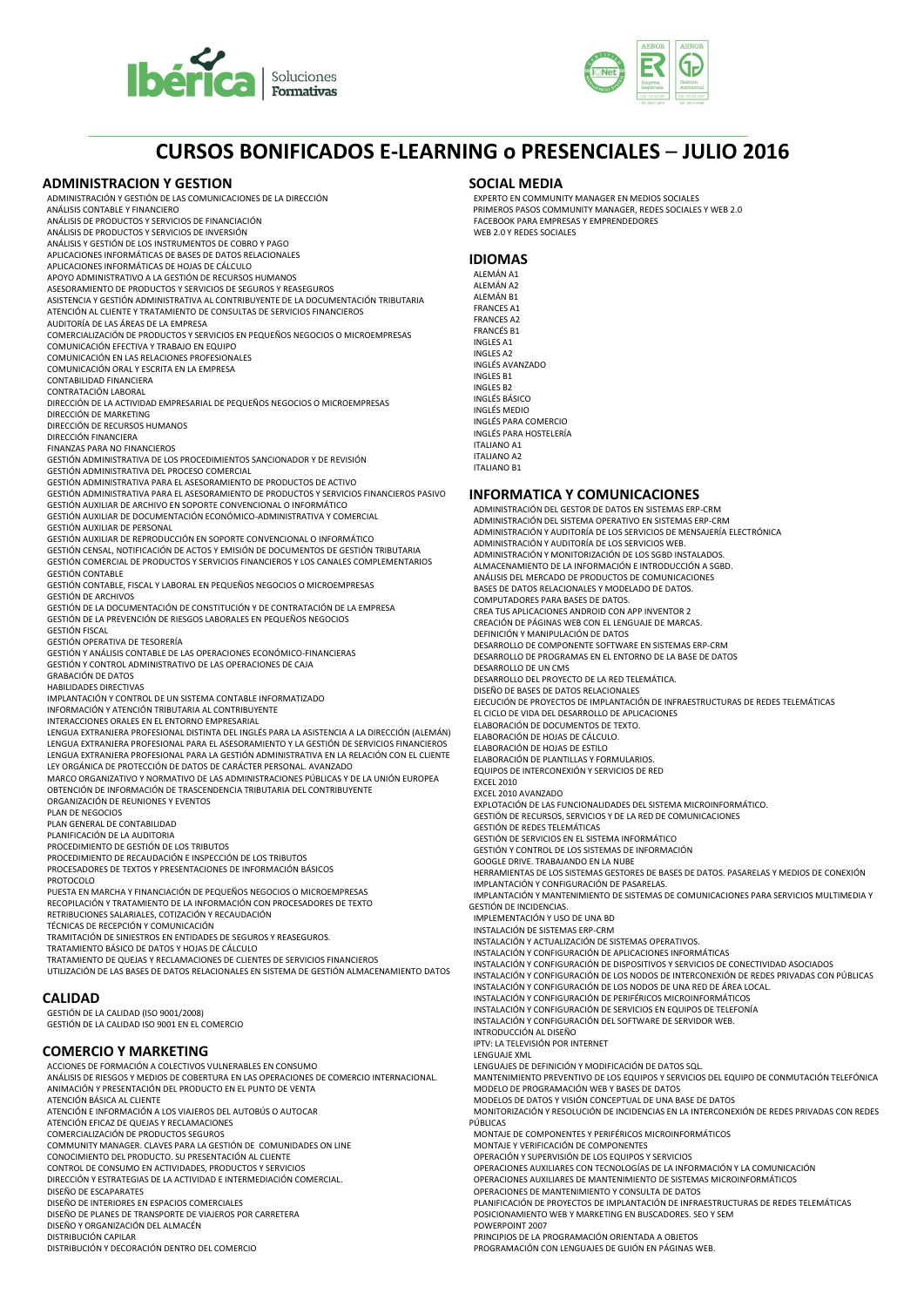



# **CURSOS BONIFICADOS E-LEARNING o PRESENCIALES** – **JULIO 2016**

DOCUMENTACIÓN E INFORMES EN CONSUMO ENTORNO E INFORMACIÓN DE MERCADOS ESCAPARATISMO COMERCIAL EXCEL APLICADO A LA GESTIÓN COMERCIAL GESTIÓN ADUANERA DEL COMERCIO INTERNACIONAL GESTIÓN DE COMPRAS EN EL PEQUEÑO COMERCIO GESTIÓN DE COSTES Y CALIDAD DEL SERVICIO DE TRANSPORTE POR CARRETERA GESTIÓN DE LA ATENCIÓN AL CLIENTE / CONSUMIDOR GESTIÓN DE LA FUERZA DE VENTAS Y EQUIPOS COMERCIALES GESTIÓN DE LAS OPERACIONES DE FINANCIACIÓN INTERNACIONAL. GESTIÓN DE PEDIDOS Y STOCK GESTIÓN DE PROVEEDORES GESTIÓN DE QUEJAS Y RECLAMACIONES EN MATERIA DE CONSUMO GESTIÓN DOCUMENTAL DE LOS SERVICIOS DE TRANSPORTE POR CARRETERA GESTIÓN DOCUMENTAL Y LEGAL DE LA INTERMEDIACIÓN INMOBILIARIA GESTIÓN ECONÓMICO-FINANCIERA BÁSICA DE LA ACTIVIDAD DE VENTAS E INTERMEDIACIÓN COMERCIAL. GESTIÓN Y CONTROL DE FLOTAS Y SERVICIOS DE TRANSPORTE POR CARRETERA GESTIÓN Y DIRECCIÓN DE EQUIPOS DE ENCUESTADORES GESTIÓN, CONTROL Y CALIDAD EN EL SERVICIO DE TRANSPORTE DE VIAJEROS POR CARRETERA IMPLANTACIÓN DE ESPACIOS COMERCIALES IMPLANTACIÓN DE PRODUCTOS Y SERVICIOS INFORMACIÓN Y GESTIÓN OPERATIVA DE LA COMPRAVENTA INTERNACIONAL INGLÉS ORAL Y ESCRITO EN EL COMERCIO INTERNACIONA INGLÉS PROFESIONAL PARA ACTIVIDADES COMERCIALES INGLÉS PROFESIONAL PARA LA LOGÍSTICA Y TRANSPORTE INTERNACIONAL INTERIORISMO INTRODUCCIÓN AL MARKETING EN INTERNET: MARKETING 2.0 INVESTIGACIÓN Y RECOGIDA DE INFORMACIÓN DE MERCADOS LENGUA EXTRANJERA ORAL Y ESCRITA, DISTINTA DEL INGLÉS, EN EL COMERCIO INTERNACIONAL. MANIPULACIÓN DE CARGAS CON CARRETILLAS ELEVADORAS MANIPULACIÓN Y MOVIMIENTOS CON TRANSPALÉS Y CARRETILLAS DE MANO MARKETING CON FACEBOOK MARKETING PROMOCIONAL ORIENTADO AL COMERCIO MARKETING Y PROMOCIÓN EN EL PUNTO DE VENTA MARKETING Y REDES SOCIALES MEDIOS DE PAGO INTERNACIONALES MERCHANDISING Y TERMINAL PUNTO DE VENTA METODOLOGÍAS DE ANÁLISIS PARA LA INVESTIGACIÓN DE MERCADOS MONTAJE DE ESCAPARATES NEGOCIACIÓN Y CONTRATACIÓN INTERNACIONAL OPERACIONES AUXILIARES DE ALMACENAJE OPERACIONES AUXILIARES EN EL PUNTO DE VENTA OPTIMIZACIÓN DE LA CADENA LOGÍSTICA ORGANIZACIÓN DE EVENTOS DE MARKETING Y COMUNICACIÓN ORGANIZACIÓN DE PROCESOS DE VENTA ORGANIZACIÓN OPERATIVA DEL TRÁFICO DE MERCANCÍAS POR CARRETERA PLAN DE MARKETING EMPRESARIAL PLAN DE MEDIOS DE COMUNICACIÓN E INTERNET PLANIFICACIÓN DE LA INVESTIGACIÓN DE MERCADOS PLANIFICACIÓN DE RUTAS Y OPERACIONES DE TRANSPORTE POR CARRETERA PLANIFICACIÓN Y GESTIÓN DE LA DEMANDA POLÍTICAS DE MARKETING INTERNACIONAL PROGRAMACIÓN DEL TRABAJO DE CAMPO DE LA INVESTIGACIÓN PROMOCIÓN DE LOS DERECHOS DE LOS CONSUMIDORES Y CONSUMO RESPONSABLE PROMOCIONES EN ESPACIOS COMERCIALES REALIZACIÓN DE ENCUESTAS SISTEMAS DE INFORMACIÓN Y BASES DE DATOS EN CONSUMO TÉCNICAS DE CAPTACIÓN E INTERMEDIACIÓN INMOBILIARIA TÉCNICAS DE DISEÑO GRÁFICO CORPORATIVO TÉCNICAS DE INFORMACIÓN Y ATENCIÓN AL CLIENTE/CONSUMIDOR TÉCNICAS DE VENTA TENDENCIAS, ESTILOS Y TIPOS DE ESCAPARATES TRANSPORTE DE LARGA DISTANCIA TRATAMIENTO Y ANÁLISIS DE LA INFORMACIÓN DE MERCADOS VENTA PERSONAL INMOBILIARIA **ELECTRICIDAD Y ELECTRONICA** CONEXIONADO DE COMPONENTES EN EQUIPOS ELÉCTRICOS Y ELECTRÓNICOS DIAGNOSIS DE AVERÍAS EN ELECTRODOMÉSTICOS DE GAMA BLANCA DIAGNOSIS DE AVERÍAS EN ELECTRODOMÉSTICOS DE GAMA INDUSTRIAL ENSAMBLADO DE COMPONENTES DE EQUIPOS ELÉCTRICOS Y ELECTRÓNICOS MANTENIMIENTO CORRECTIVO DE ELECTRODOMÉSTICOS DE GAMA BLANCA

MANTENIMIENTO CORRECTIVO DE ELECTRODOMÉSTICOS DE GAMA INDUSTRIAL MANTENIMIENTO PREVENTIVO EN ELECTRODOMÉSTICOS DE GAMA INDUSTRIAL OPERACIONES AUXILIARES EN EL MANTENIMIENTO DE EQUIPOS ELÉCTRICOS OPERACIONES AUXILIARES EN EL MANTENIMIENTO DE EQUIPOS ELECTRÓNICOS ORGANIZACIÓN DE LAS INTERVENCIONES NECESARIAS PARA EL MANTENIMIENTO DE LAS INSTALACIONES ELÉCTRICAS EN EL ENTORNO DE EDIFICIOS Y CON FINES ESPECIALES ORGANIZACIÓN Y GESTIÓN DE LOS PROCESOS DE MANTENIMIENTO DE LAS INSTALACIONES ELÉCTRICAS

EN EL ENTORNO DE EDIFICIOS Y CON FINES ESPECIALES

ORGANIZACIÓN Y GESTIÓN DEL MONTAJE DE LAS INSTALACIONES ELÉCTRICAS EN EL ENTORNO DE EDIFICIOS Y CON FINES ESPECIALES

PLANIFICACIÓN DEL MONTAJE DE LAS INSTALACIONES ELÉCTRICAS EN EL ENTORNO DE EDIFICIOS Y CON FINES ESPECIALES

REALIZACIÓN DE LAS INTERVENCIONES NECESARIAS PARA EL MANTENIMIENTO DE LAS INSTALACIONES ELÉCTRICAS EN EL ENTORNO DE EDIFICIOS Y CON FINES ESPECIALES REALIZACIÓN DE LAS INTERVENCIONES NECESARIAS PARA EL MONTAJE DE LAS INSTALACIONES

ELÉCTRICAS EN EL ENTORNO DE EDIFICIOS Y CON FINES ESPECIALES

SUPERVISIÓN DE LAS PRUEBAS DE SEGURIDAD Y FUNCIONAMIENTO REALIZADAS EN EL MANTENIMIENTO DE LAS INSTALACIONES ELÉCTRICAS EN EL ENTORNO DE EDIFICIOS Y CON FINES ESPECIALES

SUPERVISIÓN DEL MONTAJE DE LAS INSTALACIONES ELÉCTRICAS EN EL ENTORNO DE EDIFICIOS Y CON FINES ESPECIALES

PROGRAMACIÓN DE APLICACIONES PARA ANDROID PRUEBAS DE FUNCIONALIDADES Y OPTIMIZACIÓN DE PÁGINAS WEB PRUEBAS Y VERIFICACIÓN DE LOS DISPOSITIVOS DE TRANSPORTE Y TRANSMISIÓN Y DE LOS SERVICIOS DE CONECTIVIDAD ASOCIADOS PUBLICACIÓN DE PÁGINAS WEB. REPARACIÓN DE IMPRESORAS REPARACIÓN Y AMPLIACIÓN DE EQUIPOS Y COMPONENTES HARDWARE MICROINFORMÁTICOS REPOSITORIOS DE CONTENIDOS RESOLUCIÓN DE INCIDENCIAS DE REDES TELEMÁTICAS SALVAGUARDA Y SEGURIDAD DE LOS DATOS. SELECCIÓN, INSTALACIÓN Y CONFIGURACIÓN DEL SOFTWARE DE SERVIDOR DE MENSAJERÍA ELECTRÓNICA SELECCIÓN, INSTALACIÓN, CONFIGURACIÓN Y ADMINISTRACIÓN DE LOS SERVIDORES DE TRANSFERENCIA DE ARCHIVOS SELECCIÓN, INSTALACIÓN, CONFIGURACIÓN Y ADMINISTRACIÓN DE LOS SERVIDORES MULTIMEDIA SGBD E INSTALACIÓN. SISTEMAS DE ALMACENAMIENTO VERIFICACIÓN Y RESOLUCIÓN DE INCIDENCIAS EN UNA RED DE ÁREA LOCAL. VIDEOVIGILANCIA: CCTV USANDO VIDEO IP WORD 2007 **WORD 2010** WORDPRESS WORDPRESS. CÓMO ELABORAR PÁGINAS WEB PARA PEQUEÑAS Y MEDIANAS EMPRESAS **HOSTELERIA, TURISMO E INDUSTRIA ALIMENTARIA** ADMINISTRACIÓN DE ESTABLECIMIENTOS DE PRODUCCIÓN Y VENTA DE PRODUCTOS DE PASTELERÍA ADMINISTRACIÓN EN COCINA ALÉRGENOS E INTOLERANCIAS ALIMENTARIAS REGLAMENTO UE 1169/2011 Y REAL DECRETO 126/2015 ANÁLISIS SENSORIAL DE PRODUCTOS SELECTOS PROPIOS DE SUMILLERÍA Y DISEÑO DE SUS OFERTAS ANIMACIÓN TURÍSTICA EN HOSTELERÍA APROVISIONAMIENTO EN PASTELERÍA APROVISIONAMIENTO EN RESTAURACIÓN APROVISIONAMIENTO Y MONTAJE PARA SERVICIOS DE CATERING APROVISIONAMIENTO, CONTROL DE COSTES Y GESTIÓN DEL ALOJAMIENTO RURAL ASESORAMIENTO, VENTA Y COMERCIALIZACIÓN DE PRODUCTOS Y SERVICIOS TURÍSTICOS CALIDAD, SEGURIDAD Y PROTECCIÓN AMBIENTAL EN RESTAURACIÓN CAMARERO SERVICIO DE BAR CAMARERO SERVICIO DE SALA CATA DE ALIMENTOS EN HOSTELERÍA CATERING (SERVICIO DE CATERING) COCTELERÍA CONSERVACIÓN EN PASTELERÍA CONTROL DE ELABORACIONES CULINARIAS BÁSICAS Y COMPLEJAS CONTROL DE LA ACTIVIDAD ECONÓMICA DEL BAR Y CAFETERÍA CUENTAS CONTABLES Y FINANCIERAS EN RESTAURACIÓN DECORACIÓN Y EXPOSICIÓN DE PLATOS. DESARROLLO Y SUPERVISIÓN DEL APROVISIONAMIENTO DE GÉNEROS Y MISE EN PLACE DIRECCIÓN Y RECURSOS HUMANOS EN RESTAURACIÓN DISEÑO DE INTERIORES EN LA RESTAURACIÓN DISEÑO DE PROCESOS DE SERVICIO EN RESTAURACIÓN DISEÑO DE PRODUCTOS Y SERVICIOS TURÍSTICOS LOCALES DISEÑO Y COMERCIALIZACIÓN DE OFERTAS DE RESTAURACIÓN DISEÑO Y EJECUCIÓN DE ACCIONES COMERCIALES EN ALOJAMIENTOS ENOLOGÍA AVANZADA ENOLOGÍA PARA COCINEROS ENOLOGÍA. VINOS, LICORES Y AGUARDIENTES GESTIÓN DE BODEGAS EN RESTAURACIÓN GESTIÓN DE DEPARTAMENTOS DE SERVICIO DE ALIMENTOS Y BEBIDAS GESTIÓN DE HOTELES GESTIÓN DE LA INFORMACIÓN Y DOCUMENTACIÓN TURÍSTICA LOCAL GESTIÓN DE RESERVAS DE HABITACIONES Y OTROS SERVICIOS DE ALOJAMIENTOS GESTIÓN DEL PROYECTO DE RESTAURACIÓN GESTIÓN GASTRONÓMICA EN ALOJAMIENTOS UBICADOS EN ENTORNOS RURALES Y/O NATURALES GESTIÓN Y CONTROL EN RESTAURACIÓN **GOBERNANTA** INGLES PROFESIONAL PARA SERVICIOS DE RESTAURACIÓN INGLÉS PROFESIONAL PARA TURISMO JEFE DE COCINA LAVADO DE ROPA EN ALOJAMIENTOS LENGUA EXTRANJERA PROFESIONAL PARA SERVICIOS DE RESTAURACIÓN. LIMPIEZA Y PUESTA A PUNTO DE PISOS Y ZONAS COMUNES EN ALOJAMIENTOS LOGÍSTICA DE CATERING MAÎTRE MANIPULADOR DE ALIMENTOS MANIPULADOR DE ALIMENTOS PARA LA VENTA EN QUIOSCOS DE CHUCHERÍAS, HELADOS, FRITOS Y VENDING MANTENIMIENTO Y LIMPIEZA EN ALOJAMIENTOS RURALES MARKETING TURISTICO ORGANIZACIÓN DE PROCESOS DE COCINA ORGANIZACIÓN DEL SERVICIO DE INFORMACIÓN TURÍSTICA LOCAL ORGANIZACIÓN Y PRESTACIÓN DEL SERVICIO DE RECEPCIÓN EN ALOJAMIENTOS PLANCHADO Y ARREGLO DE ROPA EN ALOJAMIENTOS PLANIFICACIÓN, ORGANIZACIÓN Y CONTROL DE EVENTOS PLANIFICACIÓN, PROGRAMACIÓN Y OPERACIÓN DE VIAJES COMBINADOS PREPARACIÓN Y CATA DE VINOS Y OTRAS BEBIDAS ALCOHÓLICAS PROCESOS DE GESTIÓN DE CALIDAD EN HOSTELERÍA Y TURISMO. PROCESOS DE GESTIÓN DE DEPARTAMENTOS DEL ÁREA DE ALOJAMIENTO PROCESOS DE GESTIÓN DE UNIDADES DE INFORMACIÓN Y DISTRIBUCIÓN TURÍSTICAS. PROCESOS DE LAVADO, PLANCHADO Y ARREGLO DE ROPA EN ALOJAMIENTOS PROCESOS DE LIMPIEZA Y PUESTA A PUNTO DE HABITACIONES Y ZONAS COMUNES EN ALOJAMIENTOS PROCESOS ECONÓMICO-ADMINISTRATIVOS EN AGENCIAS DE VIAJES. PRODUCTOS, SERVICIOS Y DESTINOS TURÍSTICOS. PROMOCIÓN Y COMERCIALIZACIÓN DE PRODUCTOS Y SERVICIOS TURÍSTICOS LOCALES PROMOCIÓN Y COMERCIALIZACIÓN DEL ALOJAMIENTO RURAL PROTOCOLO EN HOTELES RECEPCIÓN Y ATENCIÓN AL CLIENTE EN ALOJAMIENTOS PROPIOS DE ENTORNOS RURALES Y/O NATURALES